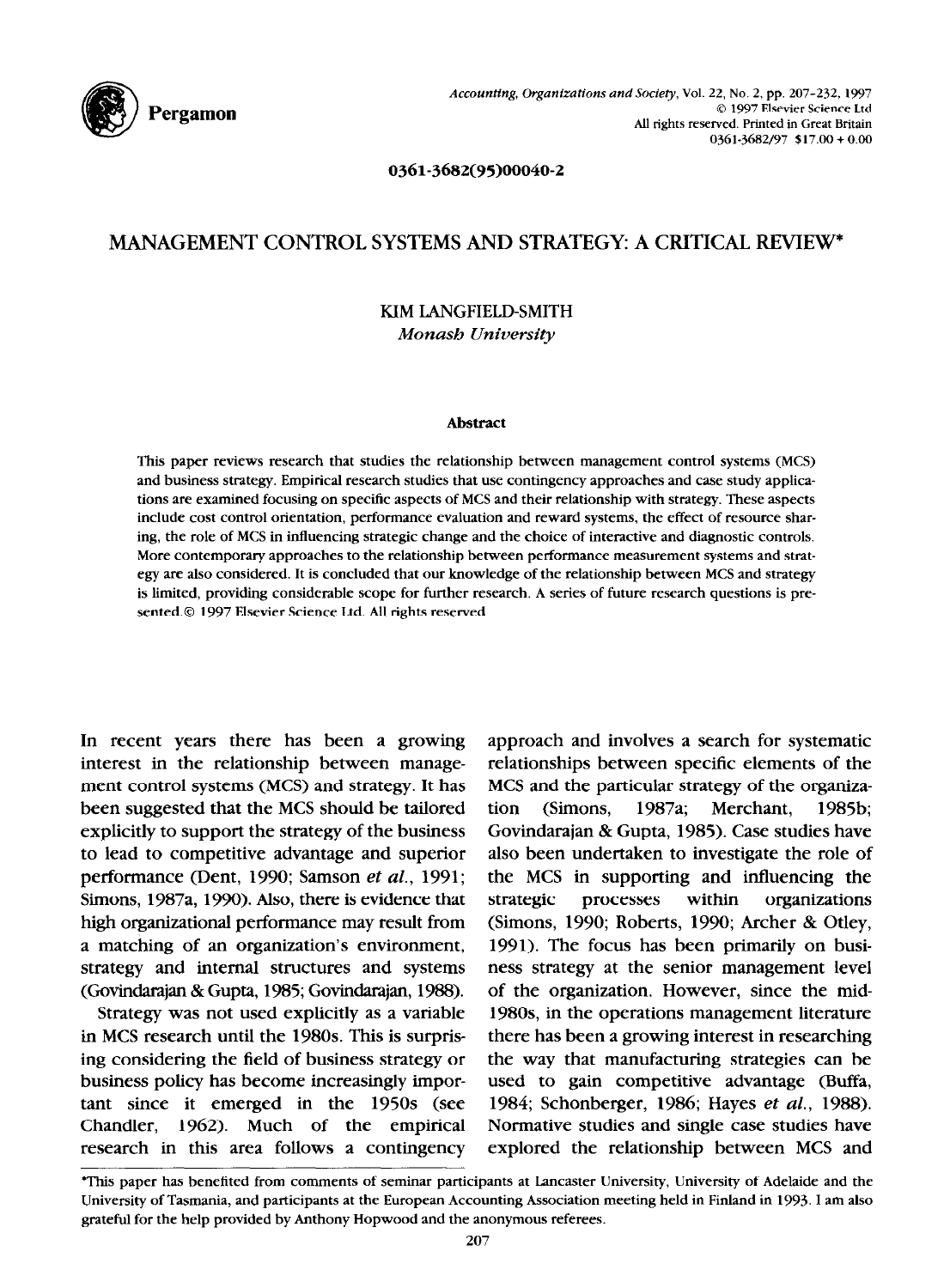strategy at the manufacturing level (for example, Kaplan, 1990). However, empirical research only began to emerge recently (for example, Daniel & Reitsperger, 1991).

The objective of this paper is to review and critique research that studies the relationship between MCS and strategy, and to evaluate the state of knowledge in this area. In the first section of this paper, the changing domain of MCS is considered. The second section contains a description of terminology and frameworks from the strategy literature, and an outline of strategy variables used in empirical MCS research. In the third section, contingency-style research and case studies that study the relationship between MCS and strategy are examined and critiqued. These conventional research approaches are also viewed in the light of more contemporary approaches to the design of performance measurement systems. In the final section, the limitations of the research reviewed are discussed and suggestions for further research presented.

### MANAGEMENT CONTROL SYSTEMS

Management control was defined by Anthony (1965) as "the process by which managers ensure that resources are obtained and used effectively and efficiently in the accomplishment of the organization's objectives." This definition limited subsequent researchers not only to envisage MCS as encompassing the largely accounting-based controls of planning, monitoring of activities, measuring performance and integrative mechanisms, it also served to artificially separate management control from strategic control and operational control. MCS have also been described as processes for influencing behavior (Flamholtz *et al.,* 1985). MCS provide a means for gaining cooperation among collectives of individuals or organizational units who may share only partially congruent objectives, and channelling those efforts toward a specified set of organizational goals (Ouchi, 1979; Flamholtz, 1983).

Controls have been categorized in many ways. For example, formal and informal controls (Anthony *et al.*, 1989), output and behavior controls (Ouchi, 1977), market, bureaucracy and clan controls (Ouchi, 1979), administrative and social controls (Hopwood, 1976), and results, action and personnel controls (Merchant, 1985a). A brief discussion of these classifications will illustrate the breadth of controls used in research.

Formal controls include rules, standard operating procedures and budgeting systems. These are the more visible, objective components of the control system, and thus, the easiest to research. Empirical research that studies MCS and strategy has focused primarily on formal controls. These include output or results controls which are of a feedback nature, and often financially oriented. They include controls that aim to ensure that specific outcomes will be achieved and involve monitoring, measuring and taking corrective actions. Controls that focus on feedforward control *(ex-anti* controls) include administrative controls (standard operating procedures and rules), personnel controls (human resource management policies) and behavior controls (the ongoing monitoring of activities and decisions).

Informal controls are not consciously designed. They include the unwritten policies of the organization and often derive from, or are an artefact of the organizational culture. Ouchi (1979) described clan controls that derive from the shared values and norms, or the culture of the organization.1 Usually clan controls are informal, rather than formal controls. However, some formal controls also derive from the organizational culture. For example, the formal organizational mission or objectives may reflect the values and beliefs of the dominant culture. Informal controls are important aspects of MCS

**<sup>&#</sup>x27;The terms "clan control" and "social control" are often used synonymously. However, Ouchi's (1979) definition of clan control requires that there be a norm of reciprocity, the belief in a source of legitimate authority and social agreement on the range of shared beliefs and values for a "clan" to exist. Social controls can exist when there is agreement on purposes or outcomes, without there necessarily being shared belief systems.**